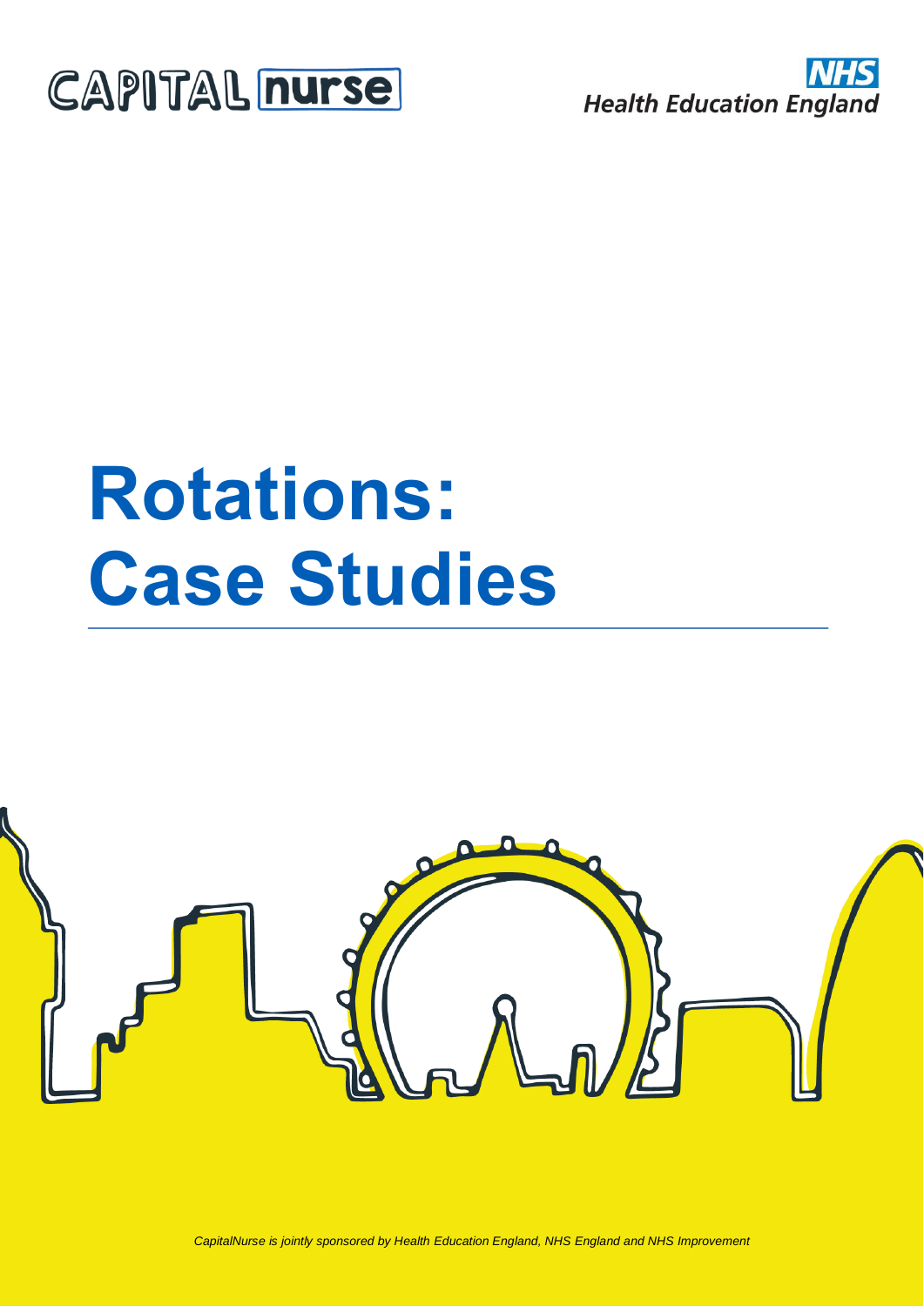# **Contents**

The following case studies show the journey of four different nurses and the impact of rotations on them and their nursing careers.



Page **2** of **6** Desiree Cox v1, August 2020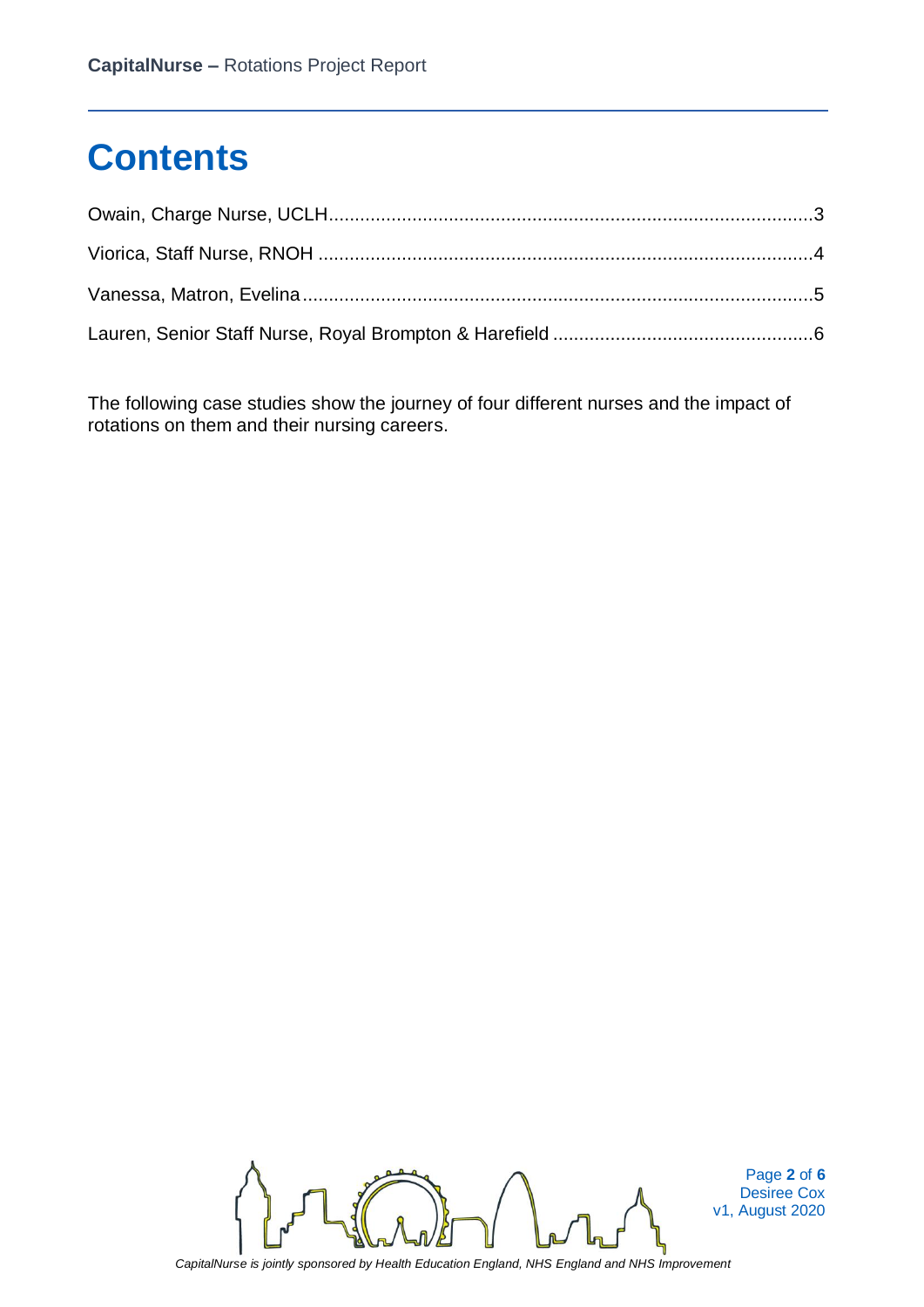# **Owain, Charge Nurse, University College London Hospitals NHS Foundation Trust (UCLH)**

Owain started his career at St George's St George's University Hospitals NHS Foundation Trust in October 2013 and was initially offered a permanent job in A&E. When an opportunity came up after six months, Owain took it and moved to the Acute Medical Unit (AMU) for 7-8 months before returning to A&E for 18 months. Owain decided to move back to the AMU as he had enjoyed it so much; he stayed for two years. Although Owain had enjoyed his initial period in A&E as newly qualified nurse and found he was well supported, he didn't find it so helpful in consolidating theory, so the AMU rotation provided greater depth and knowledge.

Owain then moved to University College London Hospitals NHS Foundation Trust (UCLH) and elderly care for 12 months as a charge nurse as he wanted to move into a growing speciality, with scope to develop his career and innovation, particularly in community.

Owain believe the optimum length for a rotation is about eight months as it can take a while to get used to an area. While acknowledging the challenges for an organisation, Owain believes that rotations are beneficial to the individuals, as they give more idea of what is available and provide an opportunity to build a network of friends and colleagues in different areas that you can call on for advice and support.

In his current role, Owain is now looking to set up a rotation scheme through elderly care to provide newly registered nurses with the opportunity to experience the different aspects of elderly care through an acute setting and a community role. This will in turn provide better patient care and highly competent staff.

Owain's advice to a newly registered nurse is to start initially on a medical ward to gain a range of experience of general conditions before doing other rotations.



Page **3** of **6** Desiree Cox v1, August 2020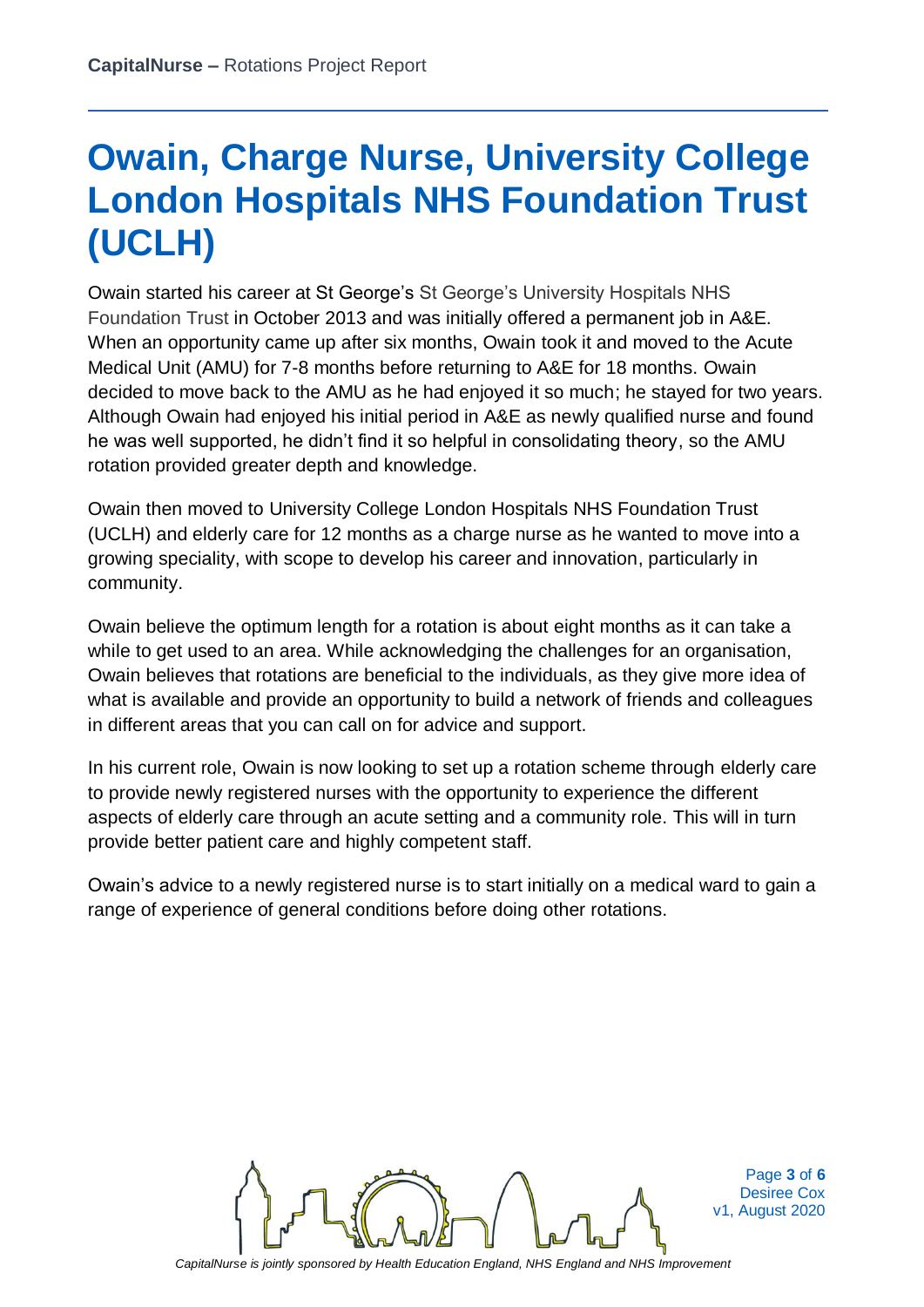#### **Viorica, Staff Nurse, Royal National Orthopaedic Hospital NHS Trust (RNOH)**

Viorica started her career with Royal National Orthopaedic Hospital NHS Trust (RNOH) six years ago as a healthcare assistant while completing her Diploma in Health and Social Care. She then took a secondment with RNOH which enabled her to complete her nursing degree at Middlesex University. Her last placement during her training was with the short stay unit, where she spoke to her matron and found out about rotations.

After finishing her degree, Viorica returned to RNOH as a staff nurse and began her first placement in short stay which was for six months. Her second rotation took her to the spinal surgery unit for six months before a series of shorter rotations in recovery and high dependency unit (HDU). This was followed by one month in research, during which she combined shifts with the research team with working on a ward.

Viorica found her background as a healthcare assistant helped and the six-month rotation was about the right amount of time, as she felt ready to move on. She admits that it does cause anxiety moving on after a rotation; however, she believes it is important to look at the bigger picture, appreciating the experience, skills and knowledge each rotation brings. She now feels able to transfer her skills from one place to another and the rotations have given her confidence to face most situations and handle different patients with different conditions. She feels confident in making decisions and putting patients first.

The rotation opportunities have meant that Viorica has met a lot of people, built a good network of contacts and expanded her knowledge of other areas and different equipment. On the downside, she acknowledges it is difficult to plan ahead and you do need to be committed, flexible and willing to keep learning.

Viorica's advice to a newly registered nurse is to take rotations if your personal goal is to learn new skills, knowledge, have new experiences and develop confidence. It helps to find out whereabouts you want to work and although rotations aren't for everyone, they are amazing!



Page **4** of **6** Desiree Cox v1, August 2020

*CapitalNurse is jointly sponsored by Health Education England, NHS England and NHS Improvement*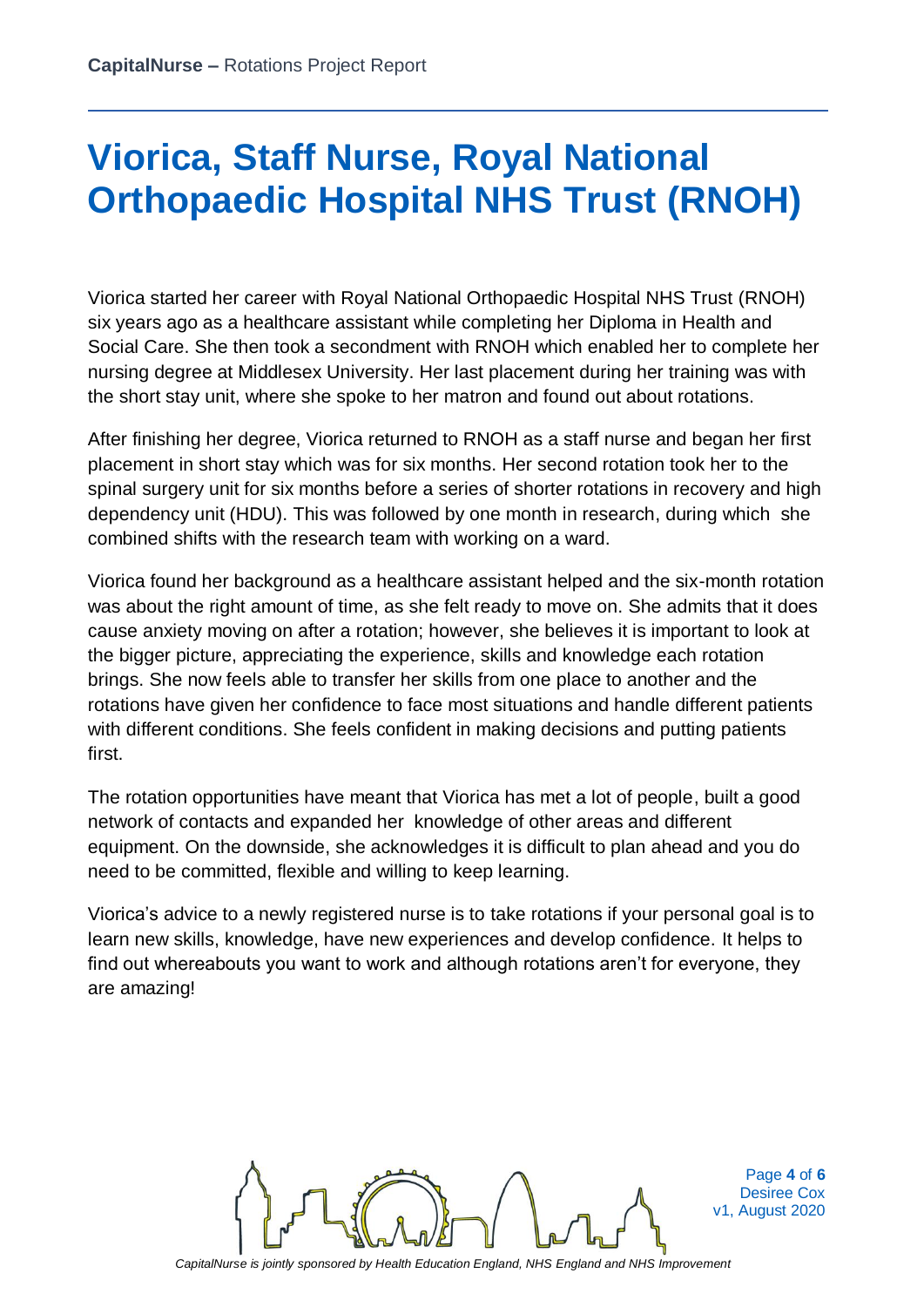#### **Vanessa, Matron, Evelina London Children's Healthcare**

When she was 18 years old, Vanessa moved to the UK from Spain to study nursing at Kings College London . After finishing her nursing diploma, she joined Guy's and St Thomas' NHS Foundation Trust in paediatrics (now Evelina London Children's Healthcare), where she started a series of rotations, each for six months.

Vanessa completed rotations in paediatric general medicine, oncology and then neurology. Despite having no prior interest in neurology, she found she really enjoyed it and stayed in the specialism for 12 years, achieving her band 6 after two and a half years.

Vanessa did a secondment and completed her degree while working full time as a band 6. After a few years she got itchy feet and moved on to work as clinical nurse specialist in Neurofibromatosis (NF), still in paediatrics. After a few years, Vanessa decided she wanted further development and moved back to Evelina, where she has worked as a matron for 16 months.

Vanessa has enjoyed every single role and would definitely recommend rotations to others, as she feels it opens up new experiences and helps newly registered nurses to have different perspectives and an understanding of different services. The responsibilities of a staff nurse are different to those of a student and, quite often the area students think they want to go into turns out not be what they thought it would be. Vanessa had wanted to be a cardiac nurse but did not enjoy it at all, while some of her nursing colleagues have found the same.

Vanessa thinks it takes three to six months to learn the job, gain a better understanding and to consolidate experience and knowledge, so it is advisable not to make decisions about an area immediately.

Vanessa's advice to a newly registered nurse is to take rotations and see them as an opportunity to develop. The more experience you have, the more opportunities you have for development and the greater your value to an organisation as a skilled, flexible, competent nurse.



Page **5** of **6** Desiree Cox v1, August 2020